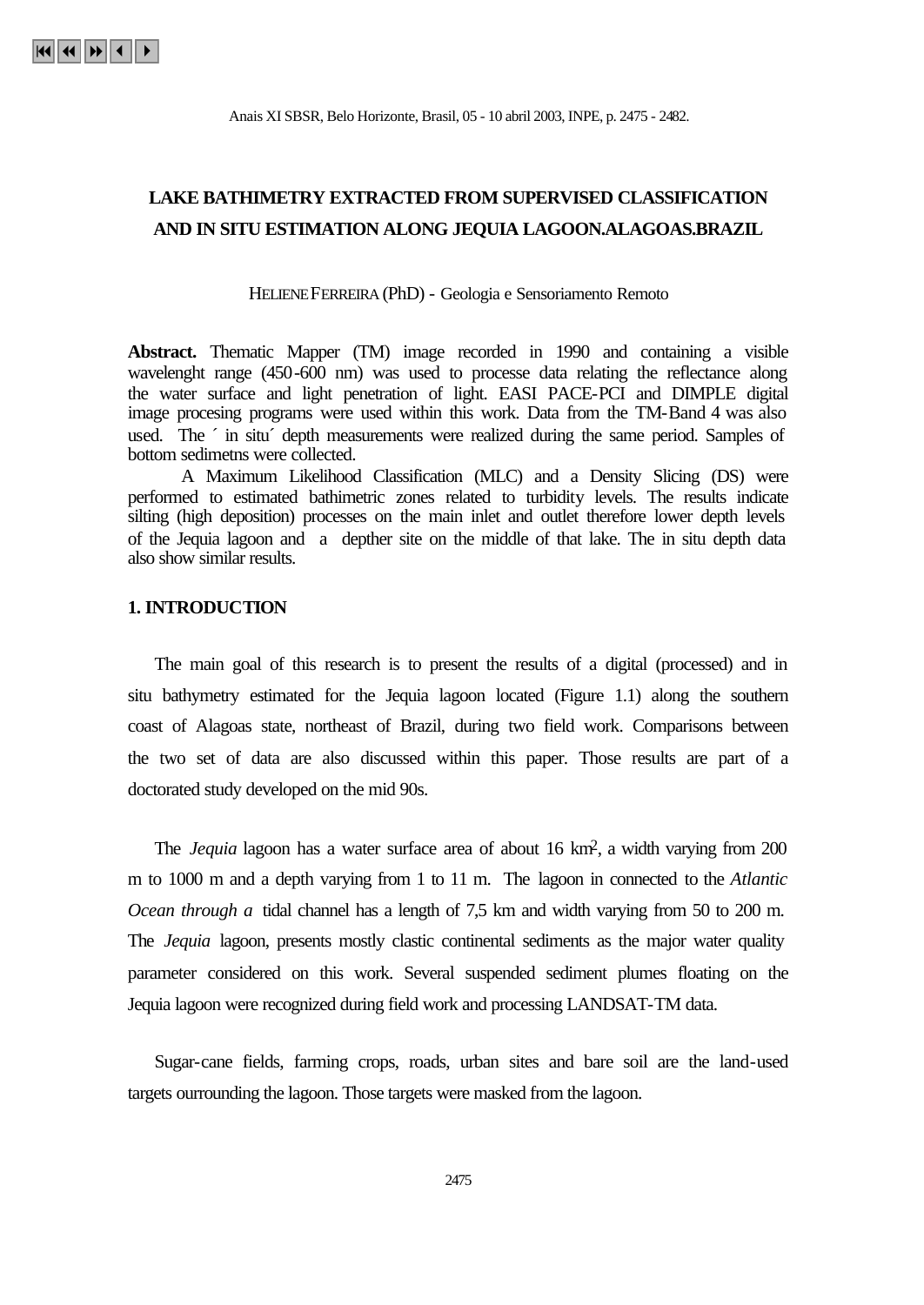## 2. METHODOLOGY

The *Jequia* multispectral image used within this work was recorded on a computer compatible tape (CCT) from the Thematic mapper sensor captured from LANDSAT 5, managed by the Brazilian National Institute of Spatial Research (INPE) in partnership with NASA. Seven TM bands were recorded during the peak of water excess around 9:45 a.m., on June 11, 1990 and are free from geometric and radiometric corrections.

The Thematic mapper tapes were processed in sections of 1024 x 1024 pixels, by the PCI Image Analysis System Softwares on a Sun UNIX based computer station at the Remote Sensing Laboratory of the Department of Human Sciences of the University of Quebec at Chicoutimi.

The overall imagery size was 6 120 pixels per 3 088 lines centered at -9,6563 degrees of latitude and -36,2322 degrees of longitude. The target of interest in this study present specific spectral signatures or albedo within the TM bands along the visible wavelength ranges of TM1, TM2 and TM3, and one near infra-red band, TM4. Subscenes sets presenting 700 pixels per 700 lines were selected and generated from an image of 3 089 pixels per 3 600 lines

The methodology used comprises two main steps: a pre-processing procedures which include the selection of the TM bands containing the most suitable spectral information regarding the depth along the water column of the lagoon, the correction of atmospheric scattering and the removing of striping zones.

The second step comprises the analysis and interpretation of the overall irradiance for the targets within the water column of the lagoon. The procedures applied in this step involve the application of simple image arithmetic, decorrelation of data through the principal component transformation, the categorization of data using density slicing classification and a standard Gaussian (normal distribution) classifier.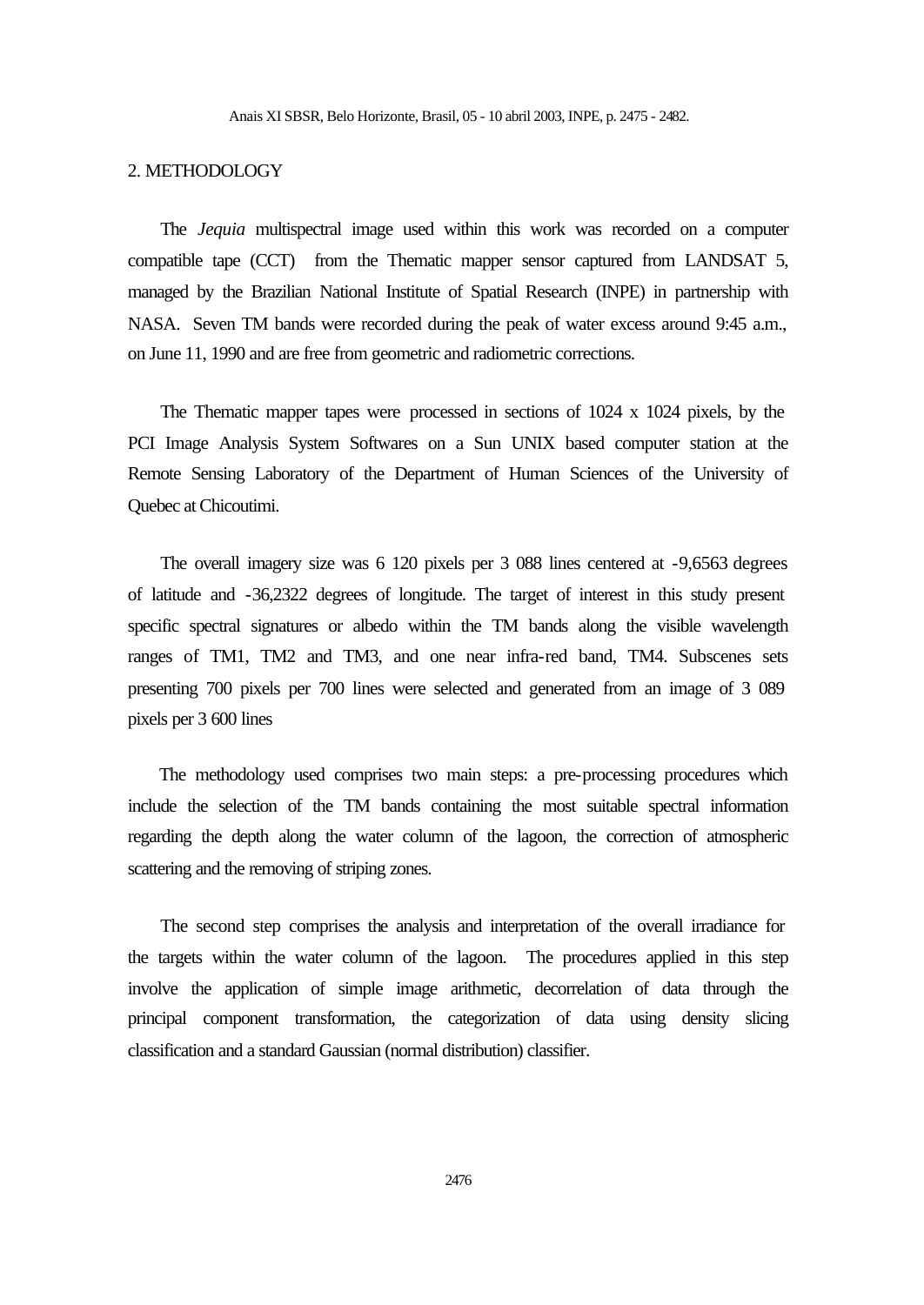Within the first step we isolated the area of the Jequia lagoon from its sorrounding to avoid mixed pixels. Training sites were selected based on field observations and a Gaussian Maximum likelihood classification and a pseudo-color encoding procedures on the LANDSAT-TM computerized image was then perform to generate the digital bathimetry mapped for each individual TM-band.

An error matrix was performed to achieve the classification efficiency and a principal component image was also performed to highlight or enhance the non-correlated or redundant depth-related-turbidity data.

In situ measurements along the lagoon were realized with a scaled rope during sediment sampling. The data was plot on the SURF program which performed the depth zones. The depths were grouped to suspended matter in four main zones I, II, III and IV (Figure 2)

#### **3. RESULTS AND DISCUSSION**

Innumerable published researches of single and multiband processed data presenting reflectance patterns of water targets depending on depth turbidity, turbulence and salinity levels. We refer to the work of Nichol (1993); Lavery *et al*. (1993); Lathrop *et al. (*1989); Khorram and Cheshire (1985); Khorram (1981) and Johnson and Harris (1980). Bhargava, S. D., and Mariam, W. D. (1991); Bierwirth, P.N et al.(1993); JI, W. et al. (1992).Lemieux, H. G., et al. (1993); Mertes, K.A. L., Smith, O. M., and Adams, B. J. (1993); Moore, K. G. (1980) and Tassan, S. et al.(1993).

The estimation of the in situ bathymetry of the *Jequia* lagoon was performed using data gathered by lifting down a rope attached to the dredge equipment at each sediment sample site. Six main bathymetric zones were mapped. Zone II represents the deepest zone, with depth range from 11-16 meters. Zone IV represents the shallow one with average depth of 30 cm to 1 meter, and the two others' zones comprising intermediate zones with average depth of 2-8 meters.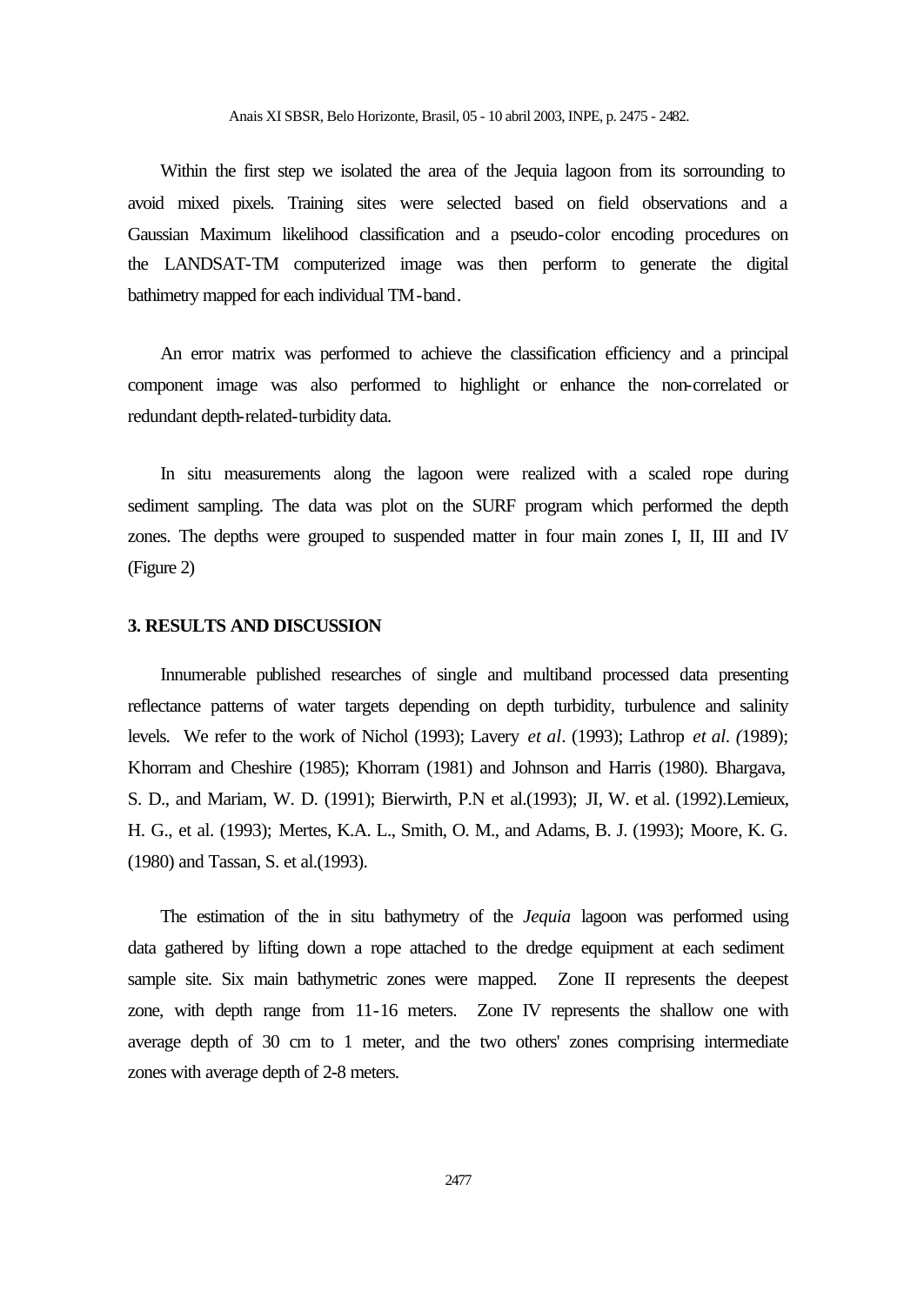The TM1 band showed the highest suspended sediment signature. It also produced the highest light penetration values reaching depths of 10m in the water column. The TM2 band is assumed to map the lagoon depth down to 5m. The overall albedo is considered to be recorded within TM3 band. The absorption and scattering effects in the water column of the *Jequia* lagoon is deduced based on the expected effect produced by the targets within the attenuated irradiance of energy. These effects are assumed to be the related to the variation of grain size, mineral type and concentration of sediments.

The highest correlated data within the five TM bands mapped was applied a supervised Gaussian classifier. The raw data was used to produce a MLC and DS images are ilustrated in Figure 3 and 4. The targets categorized using both data sets produced similar images. The classifications results depict the lower depths of site IV and I and a deep basin in the middle of the lagoon, on site II.

The depth variation from shallow Zones I and IV (3-5 m) to deepest Zones III and II (6-12) play also a significant role within the residual irradiance recorded by the LANDSAT TM sensor. This parameter might create constraints on any comparison between the residual irradiance detected by the TM sensor, and the residual spectrareflectance(irradiation) recorded by the spectro-radiometer in laboratory for a constant depth. The results indicate a high attenuation due to the significant absorption and scattering effects from the targets within Zones I and IV and a low attenuation effects produced by the targets within the water column of the deepest Zones II and III of the lagoon.

 Therefore the higher overall residual irradiance is controlled mainly by the partial irradiance estimated within the shallow Zones IIIa and IV. The interpretation of the model suggests at least two uniform layers of water for Zones I, IIb and IIIa and a very mixed one for Zone IV. It is assumed two deepest layers along Zones I and IIb and a shallow one within zone III. These results show good agreement with the bathymetric data.

The estimation of the digital bathymetry of *Jequia* lagoon using LANDSAT-TM data, was also performed using the band rationing and band subtraction procedures. The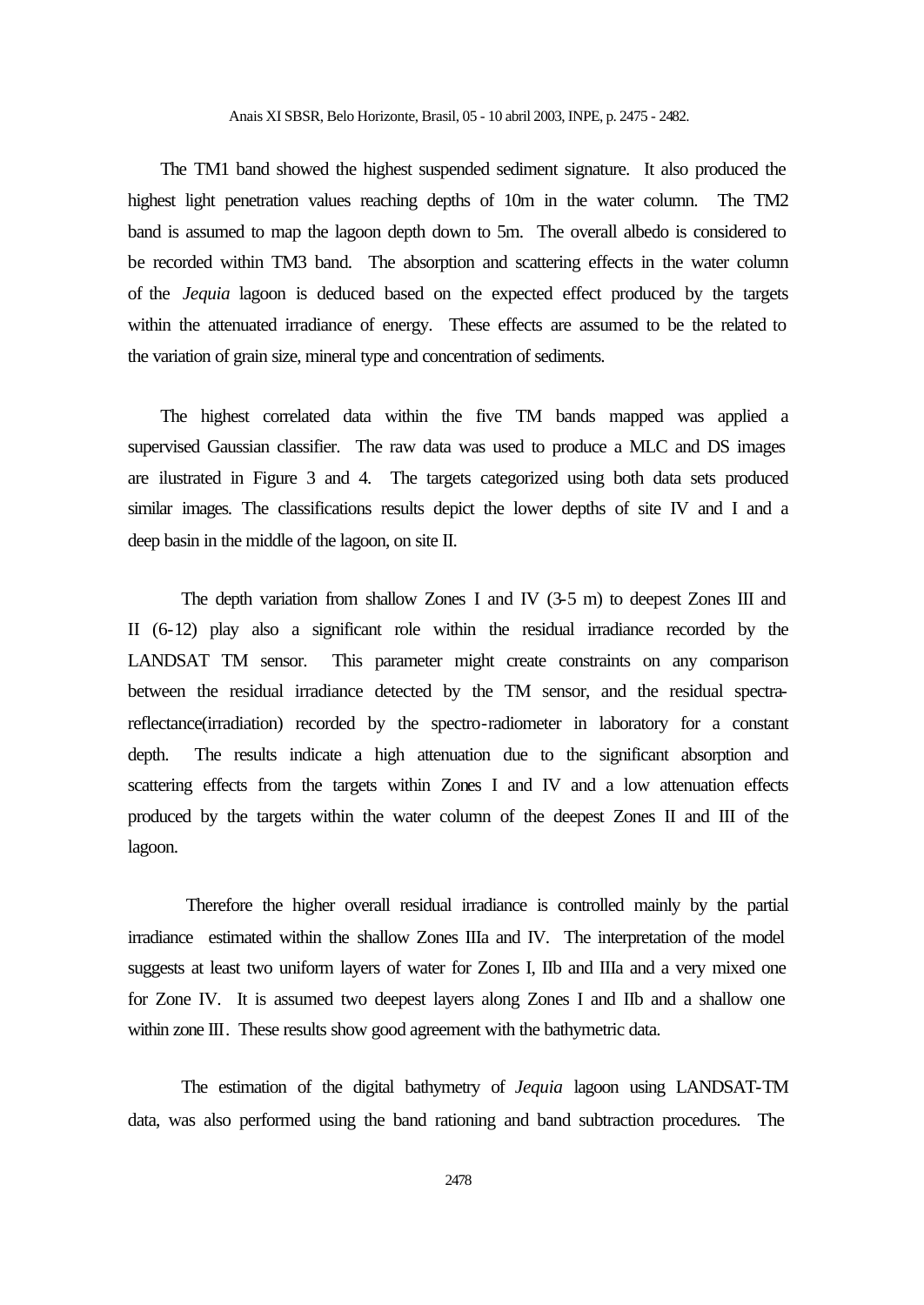selection of TM bands to map the bathymetry of the lagoon was based on the assumption that light penetration within water columns is wavelength dependent (Iqball, 1983).

## **4. CONCLUSION**

The bathimetric results indicates a very advanced silting process mainly on the outlet of the Jequia lagoon. Historic data on period silting have been stated by the fishing community of Jequia. Outlet site is near the Jequia town which presents a very tempting potential to tourism and fishery activities. Due to those natural potential and historic deforestation, we consider the study area as a very sensitive environment, susceptible to quick degradation, or at least subjected to a rapid and accelerated silting of the entire lagoon if sustainable measures are not taken in account within Jequia regioanl or territory planning.

 Therefore the intensive land-use along the sorrounding area of the lagoon must require a continuous monitoring program before any development or expansion program might be established. The Jequia lagoon should be managed through integrated seasonally preservation and/or conservation sustainable projects coupled with education programs. wit

## **5. BIBLIOGRAPHY**

BHARGAVA, S. D., and MARIAM, W. D. 1991. Effects of Suspended Particle Size and Concentration on Reflectance Measurements. Photogrammetric Engineering and Remote Sensing. No.5, 57: 519-529.

BIERWIRTH, P.N and LEE, T. J and BURNE, R. V.1993. Shallow sea-floor reflectance and water depth derived by unmixing multispectral imagery. Photogrammetric Engineering & Remote Sensing. No. 3, 59: 331-338.

BRAGA, F. Z. C., SETZER,W. A and DE LACERDA, D. L. 1993. Water quality assessment with simultaneous LANDSAT 5-TM Data at Guanabara Bay, Rio de Janeiro, Brazil. Remote Sensing of Environment, 45: 95-106.

BRAKEL, H. W. 1984. Seasonal dynamics of suspended-sediment plumes from the Tana and Sabaki rivers, Kenya: analysis of LANDSAT imagery. Remote Sensing of Environment, 16:165-173.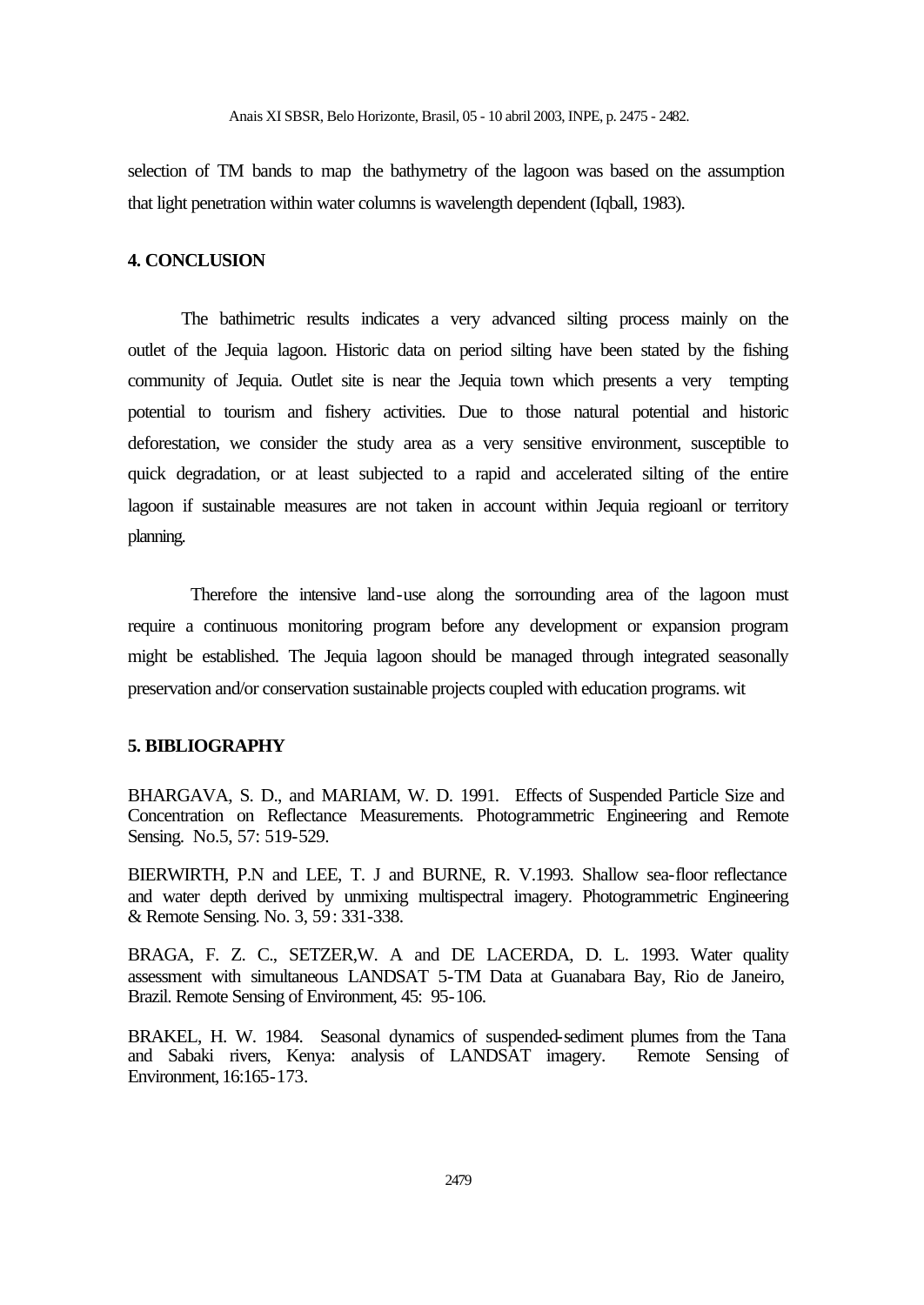CHAVEZ, S. P. Jr., and KWARTENG, Y. A. 1989. Extracting spectral contrast in LANDSAT thematic mapper image data using selective principal component analysis. Photogrammetric Engineering and Remote Sensing. No. 3,55:339-348.

CHAVEZ, S. P. Jr., GUPTILL, C.S., and BOWELL, J. 1984. Image processing techniques for Thematic Mapper data, Proceedings, 50th Annual ASP-ACSM Symposium, American Society of Photogrammetry, pp. 728-743.

CRACKNELL, P. A. and IBRAHIM, M.1987. Use of Satellite and Aircraft Data for Bathymetry Studies. 13th Annual Conference of the Remote Sensing Society. September 7-11.

CROSTA, P. A.1992. Processamento Digital de Imagens de Sensoriamento Remoto. Universidade de Campinas (UNICAMP). Instituto de Geociencias.Departamento de Metalogenese e Geoquimica.

HARRINGTON, A. J., SCHIEBE, R. F., and NIX, F. J. 1991. Remote Sensing of Lake Chicot, Arkansas: Monitoring Suspended Sediments, Turbidity, and Secchi Depth with LANDSAT MSS data. Remote Sensing of Environment, 39: 15-27.

IQBAL, M. 1983. An Introduction to Solar Radiation. Academic Press, p.389.

JI, W. and CIVCO, L. D and KENNARD, C. W. 1992. Satellite Remote Bathymetry: a New Mechanism for Modeling. Photogrammetric Engineering & Remote Sensing, 58: 545- 549.

JOHNSON, R., and HARRIS, R. 1980. Remote Sensing for Water Quality and Biological Measurements in Coastal Waters. Photogrammetric Engineering and Remote Sensing. No. 1,46: 77-85.

KHORRAM, S. 1981. Water quality mapping from LANDSAT digital data. International Journal of Remote Sensing. No. 2, 2:145-153.

KHORRAM, S., and CHESHIRE, M. H. 1985. Remote sensing of water quality in the Neuse river estuary, North Carolina. Photogrammetric Engineering and Remote Sensing. No.3, 51: 329-341.

KLEMAS, V., and PHILPOT, D. W. 1981. Drift and Dispersion Studies of Ocean-Dumped Waste using LANDSAT Imagery and Curret Drogues. Photogrammetric Engineering and Remote Sensing. No.4, 47: 533-542.

KOZLOV, D. V. and SAMSON, M. N. 1974. Measurement of the Light Attenuation Factor in Water from the Backscattered Light. Atmospheric and Oceanic Physics No.10, 10: 1093-1096.

LATHROP, G. R. Jr., and LILLESAND, M. T. 1989. Monitoring water quality and river plume transport in Green Bay, Lake Michigan with SPOT-1 imagery. Photogrammetric Engineering and Remote Sensing. No.3, 55:349-354.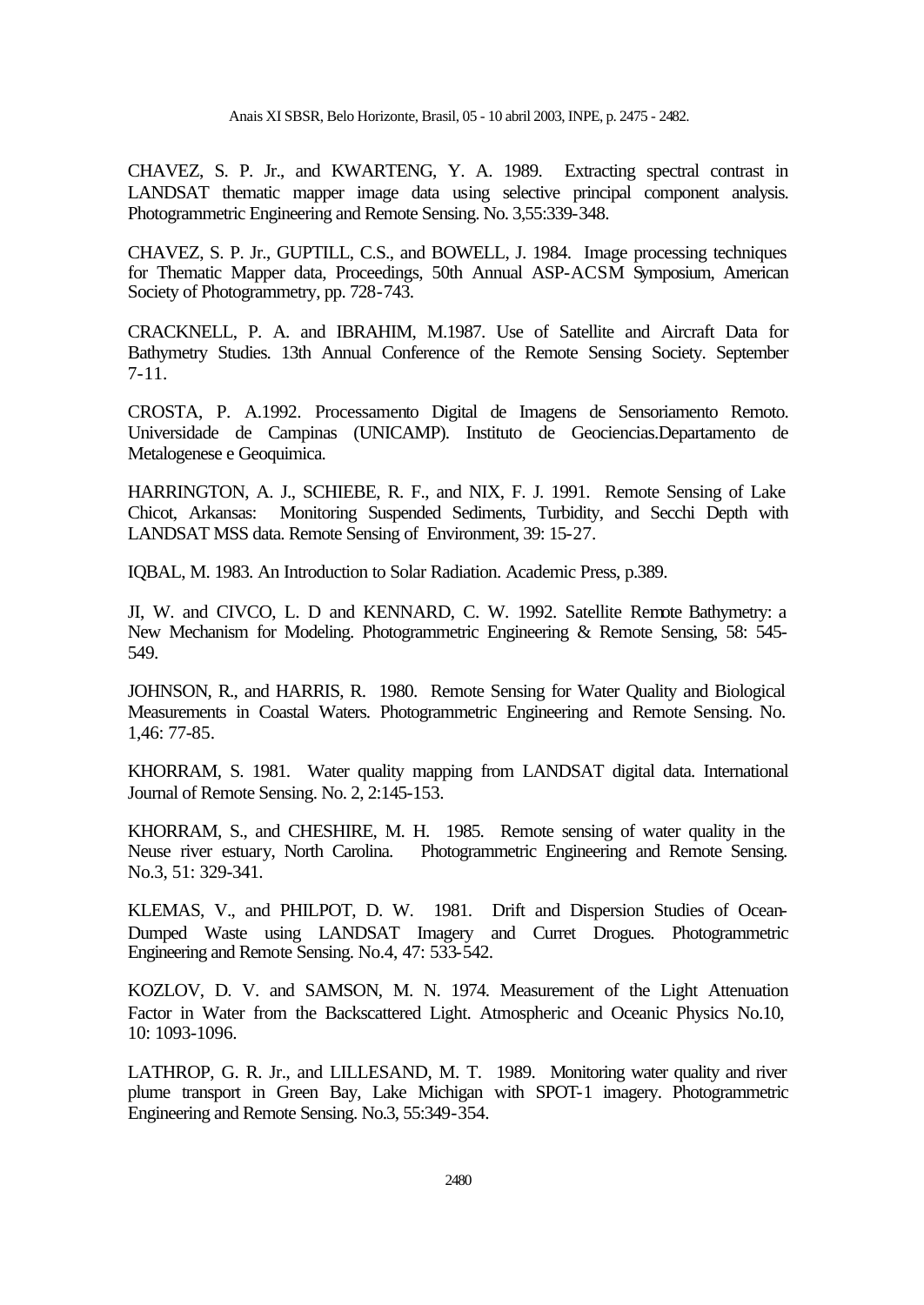LAVERY, P., PATTIARATCHI, C., WYLLIE, A., and HICK, P. 1993. Water quality monitoring in estuarine waters using the LANDSAT thematic mapper. Remote Sensing of Environment, 46: 268-280.

LEMIEUX, H. G., BRISSON, C., PERRON, S., VACHON, G., and BEGIN, R. 1993. Étude exploratoire d'une image satellitaire LANDSAT TM- du Parc Marin du Saguenay. 16th.Canadian Symposium on Remote Sensing. pp.533-539.

LILLELAND, M. T. and KIEFER, W. R. 1994. Remote Sensing and Image Interpretation. Third Edition. John Wiley & Sons, Inc.

LINDELL, T. L., STEINVALL, O., and CLAESSON, TH. 1985. Mapping of coastalwater turbidity using LANDSAT imagery. International Journal of Remote Sensing. No.5, 6: 629-642.

LYON, G. J. and HUTCHINSON, S. W. 1995. Application of a Radiometric Model for Evaluation of Water Depths and Verification of Results with Airborne Scanner Data. Photogrammetric Engineering & Remote Sensing, 61: 161-166.

MERTES, K.A. L., SMITH, O. M., and ADAMS, B. J. 1993. Estimating suspended, Sediment Concentrations in Surface Waters of the Amazon River Wetlands from LANDSAT Images. Remote Sensing of Environment, 43: 281-301.

MOORE, K. G. 1980. Satellite remote sensing of water turbidity. Hydrological Sciences-Bulletin-des- Sciences Hydrologiques. No.25, 4: 407-421.

NANU, L. and ROBERTSON, C. 1997. Estimating suspended sediment concentration from spectral reflectance data. International Journal of Remote Sensing.No.5, 11: 913-920.

NICHOL E. J,. 1993. Remote Sensing of Water Quality in the Singapore-Johor-Rian Growth Triangle. Remote Sensing of Environment, 43: 139-148.

NOVO, M. M. E. 1986. Aplicacoes de sensoriamento remoto em hidrologia e recursos hidricos. Revista Brasileira Engenharia, No.2, 3: 5-16.

NOVO, M. M. E., HANSOM, D. J., and CURRAN, J. P. 1989b. The effect of sediment type on the relationship between reflectance and suspended sediment concentration. No.7, 10:1283-1289.

RIGNOT, E. and SALAS, A.W. and SKOLE, D. L. 1997. Mapping deforestation and secondary growth in Rondonia, Brazil, using imaging RADAR and Thematic Mapper data Remote Sensing and Environment, 59: 167-179.

RITCHIE, C. J., SCHIEBE, R. F., and McHENRY, R. 1976. Remote sensing of suspended sediments in surface waters. Photogrammetric Engineering and Remote Sensing. No.12, 42: 533-542.